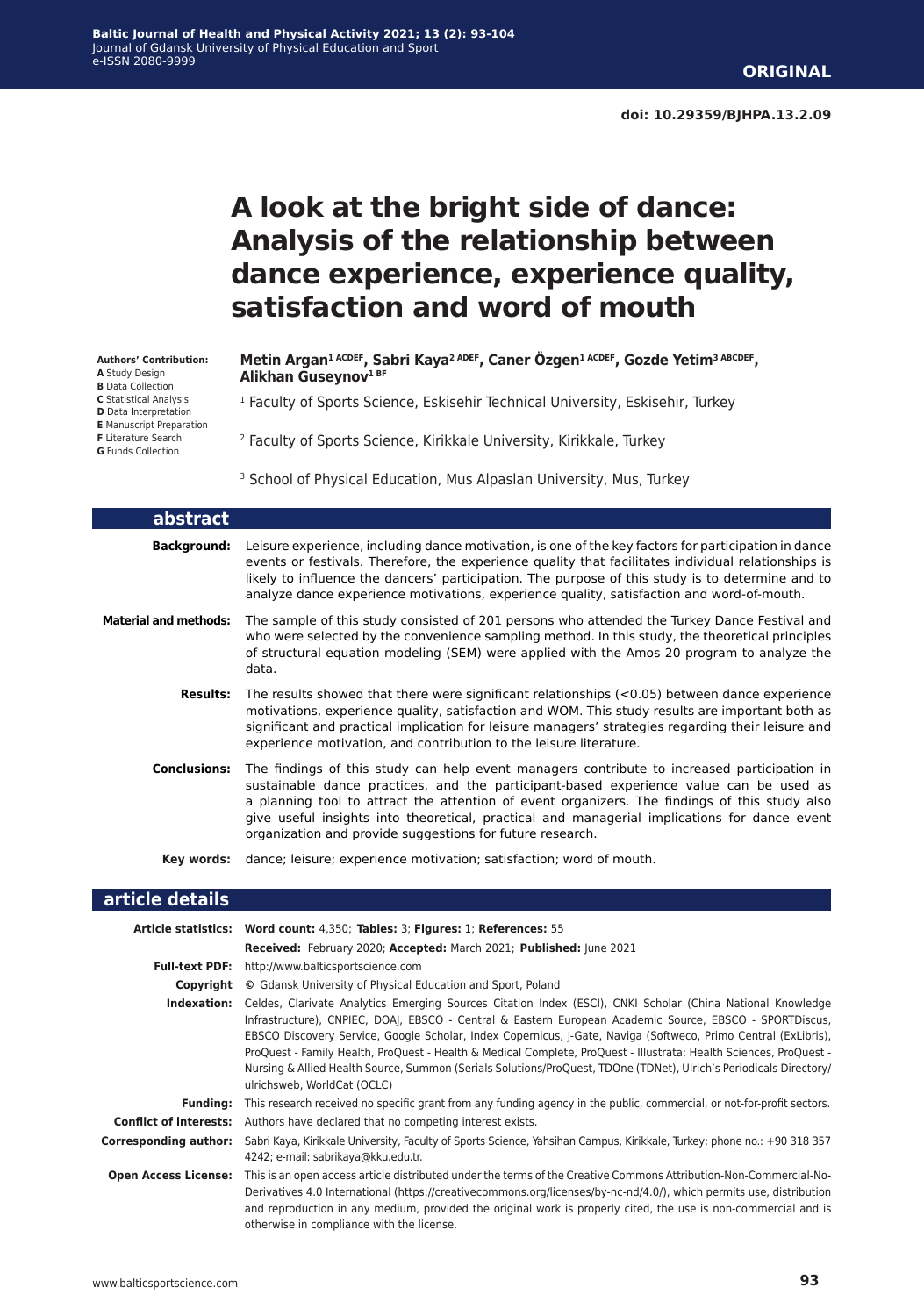# **introduction**

Leisure time plays an increasingly important role in our lives, because it helps to meet many needs such as avoiding stress, improving learning efficiency, and achieving a healthy mind and body balance [1]. In this sense, leisure organizations have an important place in people's daily lives. Leisure organizations are important in the tourism and hospitality sector as well as in the arts, sports, and recreation sectors. They offer different experiences to consumers. For example, cinemas, public houses, and the artificial field football matches, as well as providers of food and drink, shopping, festivals, etc., provide leisure time experiences to individuals. Therefore, leisure time can be considered as a concept that offers a wide variety of leisure experiences to individuals through numerous organizations [2]. Leisure time experience has a dynamic characteristic and is associated with individuals' emotions and moods gained from participating in these activities [3].

Additionally, Lee and Shafer [3] state that emotions are an important component of the leisure time experience or reflect the quality of the leisure participants' experience, and therefore, leisure participants experience is dynamic. People can enjoy leisure time while relaxing, having fun or even participating in recreational activity. This experience can be realized by passive or active participation. For example, while watching a movie in a cinema is passive participation, eating at a restaurant can be considered as active participation [4]. Similarly, an individual's participation in a recreational activity can be considered as active one. Therefore, this study discusses the experiences of active participants in a dance festival. In this context, the relationships between experience motivations, experience quality, satisfaction and word of mouth communication (WOM) are examined. Although there are various studies related to experience in the literature, in fact, there is hardly any research related to dance that makes this study important in terms of contribution to the leisure time literature.

#### **Theoretical background and hypotheses**

#### *Dance*

Dance is a rhythmic body movement, usually to music and within a given space to express an idea or emotion, release energy, or simply take delight in the movement itself. Dance is a performing art form consisting of purposefully selected sequences of human movement. This movement has an aesthetic and symbolic value, and it is acknowledged as dance and a way of dealing with feelings and releasing them by performers and observers within a particular culture. It means that dance is an art form or activity that utilizes the body and the range of movement of which the body is capable [5].

Of course, dance may be made up of movements associated with many activities, as in the work dances common to many cultures, and it may even accompany such activities. But even in the most practical dances, movements that make up the dance are not reducible to those of straightforward labor; they rather involve some extra qualities such as selfexpression, aesthetic pleasure, and entertainment. Positive effects on the people's mood as a result of dancing include improved psychological wellbeing, as well as greater selfesteem and confidence, which leads to an improved social life, whose benefit cannot be underestimated when it comes to overall health and quality of life. Additionally, whilst the physical movement of dance helps reduce stress, anxiety and depression, dancing with others also helps us feel more connected and social. Dance classes can encourage social bonds and friendships which are key factors in improving our mood and mental health. There is no doubt that any dance is a brilliant form of exercise. Moving the body in all directions for an extended period of time with all the enthusiasm one can muster is great for improving one's physical health.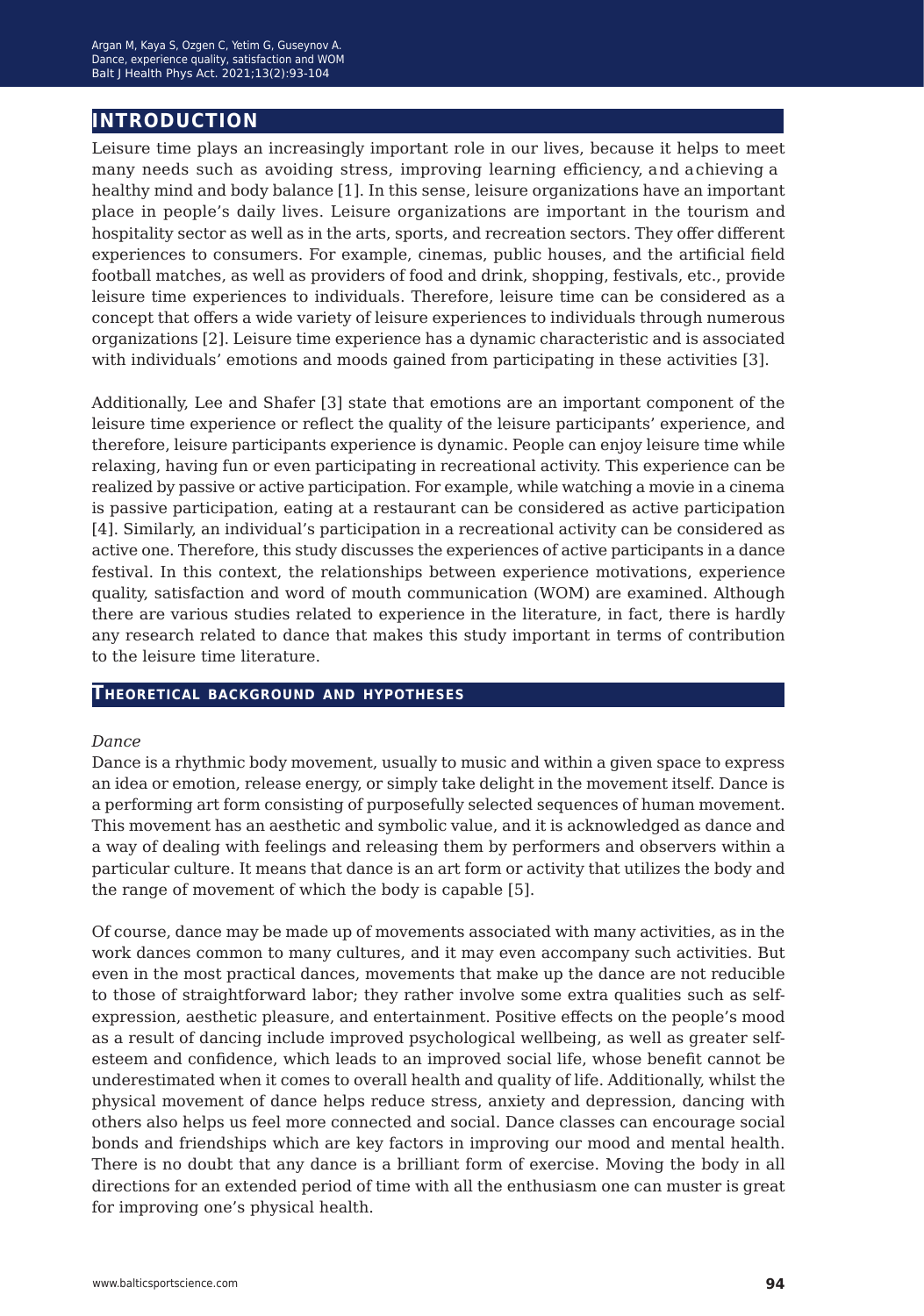#### *Experience Motivation*

Participation in a recreational activity depends on personal preferences, but motivation is the most essential element of the participation, because motivation is a driving power towards the intended behavior. Thus, it helps to understand and analyze why an individual participates in recreational activities [6]. According to the Freudian theory, all human behavior is motivated; namely, even random behavior and subconscious desires and intentions affect behavioral motivation of individuals. Therefore, in motivation theories, needs such as psychological requirements and search for satisfaction play an important role [7].

An individual who wants to participate in a recreational activity might have internal and external experience motivation [8]. Internal experience motivations include factors such as pleasure, challenge, skill development and mastering, while external experience motivations include factors such as reward, improved health and physical appearance [9]. In the Leisure Motivation Scale (LMS) developed by Beard and Ragheb [10], motivations for participation in recreational activity are classified as intellectual, social, competence/mastery and avoiding stimulus. While intellectual dimension includes mentally encouraging activities such as learning, discovering, creating and imagining, it also evaluates how motivated individuals are to participate in leisure time activities. On the other hand, social dimension defines at what level individuals are involved in leisure activities due to social reasons and it evaluates two basic needs: need for interpersonal relationship and need for respect from others. The Competence/Mastery level evaluates the level of participation in leisure activities in order to succeed, master, struggle and compete during physical activity. Avoiding stimulus evaluates motivation to participate in leisure activities to avoid daily activities. Avoiding social contact is related to recreational activities to relax and rest [11]. In the relevant literature there are various studies investigating motivation to participate in recreational activity. For example, Ho et al. [12] stated that internal motivations of individuals that ride a bicycle for recreational purposes were competence, loneliness, physical challenge, adventure experience, and search for encouragement, social encounters and escape.

Additionally, Lee and Ewert [13] stated that socialization, entertainment, self-identity and freedom search, target success and escape were reasons for participation in recreational activity. Also, Sheng and Chen [14] studied experience expectations and found five dimensions which were comfort-entertainment, cultural entertainment, personal identity, past memories and escape. Similarly, Altunel [15] found four dimensions – past memories, escape, personal identity and desire to learn in experience expectations. Therefore, it could be stated that internal or external experience motivation is important for individuals to participate in recreational activities. Accordingly, this study analyzed experience motivations of individuals that participated in a dance festival for recreational purposes.

#### *Experience Quality*

Experience can be defined as entertaining, interesting and unforgettable moments achieved by an individual from an activity as well as life that is repeated by telling and spread joyfully from mouth to mouth [16]. Quality is defined as superiority or excellence, and perceived quality is a customer's judgment of the overall quality of an object [17, 18]. On the other hand, experience quality is total satisfaction of individuals perceived from activities. Various satisfaction scales include statements to measure the quality of activity rather than individuals' satisfaction with the activity [19]. Experience quality is related to an individual's feeling of enjoyment or boredom during recreational activity experience. In other words, experience quality refers to judgment during or after experienced activity. For example, an individual's general judgment about the quality of a concert or a football game watched on television with his/her friends is related to the perceived experience quality [20]. Lemke et al. [21] characterize experience quality as perceived perfection or superiority from the obtained experience. Similarly, Paul and Ponnam [22] found that consumer experience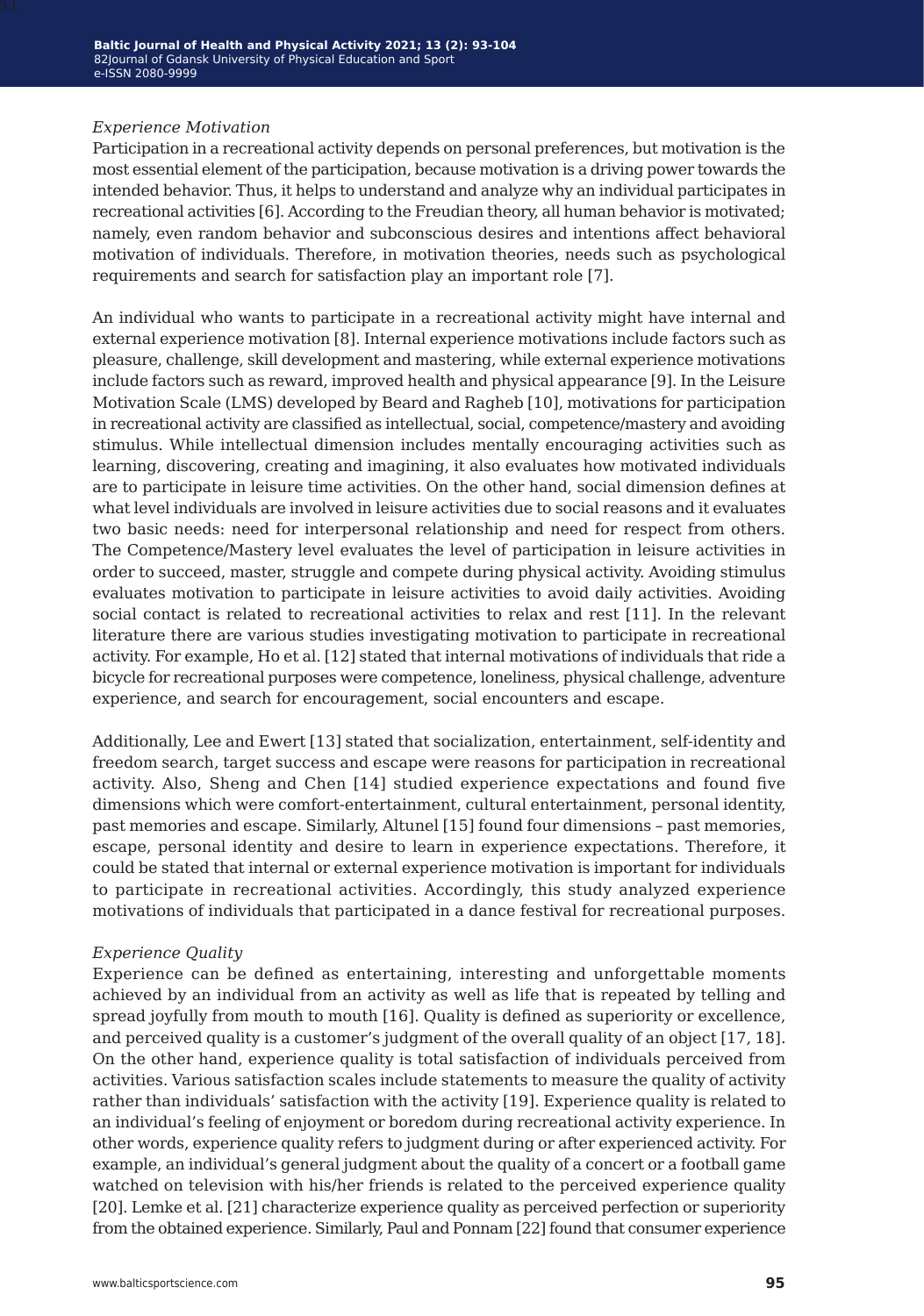quality has a positive relationship with the value provided by individuals at a service or product purchasing point. Driver and Tocher [23] stated that recreational activity experiences include experience obtained by individuals from activities, entertainment, individual feedback and selection of activities they are interested in with freewill.

It could be stated that the perceived experience quality and experience motivation from activities are important for these selections. With this in view, there are supportive studies in the literature. Ahmed et al. [24] determined that service quality has a significant effect on individual motivation and satisfaction. Sobral [25] stated that motivation is significantly related to students' class quality perception. Kılıç and Keklik [26] found a high-level relationship between factors that increase work life quality and motivation. Sasongko [27] showed that employee motivation is an effective predictor of service quality performance. Subrahmanyam [28] found that service quality directly and indirectly affected students' satisfaction-based motivation. Accordingly, the following hypothesis is suggested:

#### **H1: There is a significant relationship between experience motivation and experience quality.**

#### *Satisfaction*

Satisfaction reflects how much an individual is pleased with recreational activity experience. In other words, this term can be expressed as positive perception or emotions that emerge as a result of participation in leisure activity [29]. Individuals can achieve leisure time satisfaction with leisure time selection, and leisure time satisfaction can be measured by meeting individual needs in conscious or unconscious way [1]. Therefore, leisure time satisfaction can be evaluated as a concept related to what individuals do during leisure time experience and as a concept driven from leisure time participation that analyzes whether needs are met [30]. Satisfaction is an emotion that emerges from individuals' participation in recreational activity and it can be considered with regard to external and internal factors. While external factors help understand leisure time resources, it is possible to say that internal factors measure leisure time satisfaction more accurately, because internal factors analyze a positive perception based on individuals' leisure time participation and the extent to which they satisfied with leisure time experience [30]. Therefore, satisfaction contains psychological, physiological, social, educational, relaxing and aesthetic sub-dimensions. Based on these dimensions, individuals evaluate whether their personal needs are met after participation in leisure activity or how much they were satisfied [29]. These dimensions are included in the Leisure Satisfaction Scale (LSS) developed by Beard and Ragheb [31]. Based on these dimensions, it could be stated that satisfaction during leisure activities plays an important role in continuing to participate in leisure activity [30].

Satisfaction can be expressed as a relationship between expectation from an activity and perceived performance after an activity. If perceived performance is lower than expectation, dissatisfaction from activity might emerge [32]. On the other hand, high leisure time satisfaction of individuals shows that leisure time experience and activities are compliant with individual preference and needs [33]. Francken and Van Raaij [34] (cited in Broughton and Beggs [35]) analyzed perceived differentiation between desired and occurred leisure time activities for individual satisfaction. The study results showed that older individuals and those with an optimistic look had high leisure time satisfaction, while younger individuals and those with a pessimistic look had low leisure time satisfaction. Additionally, in the relevant literature, there is a significant relationship between experience quality and satisfaction For example, Chen and Chen [32] found that there is a significant positive relationship between perceived value and satisfaction. Zins [36] found that there is a significant relationship between consumption experience and satisfaction. Baker and Crompton [37] showed a significant relationship between performance quality and satisfaction. Kim et al. [38] found that perceived value from travel experience has a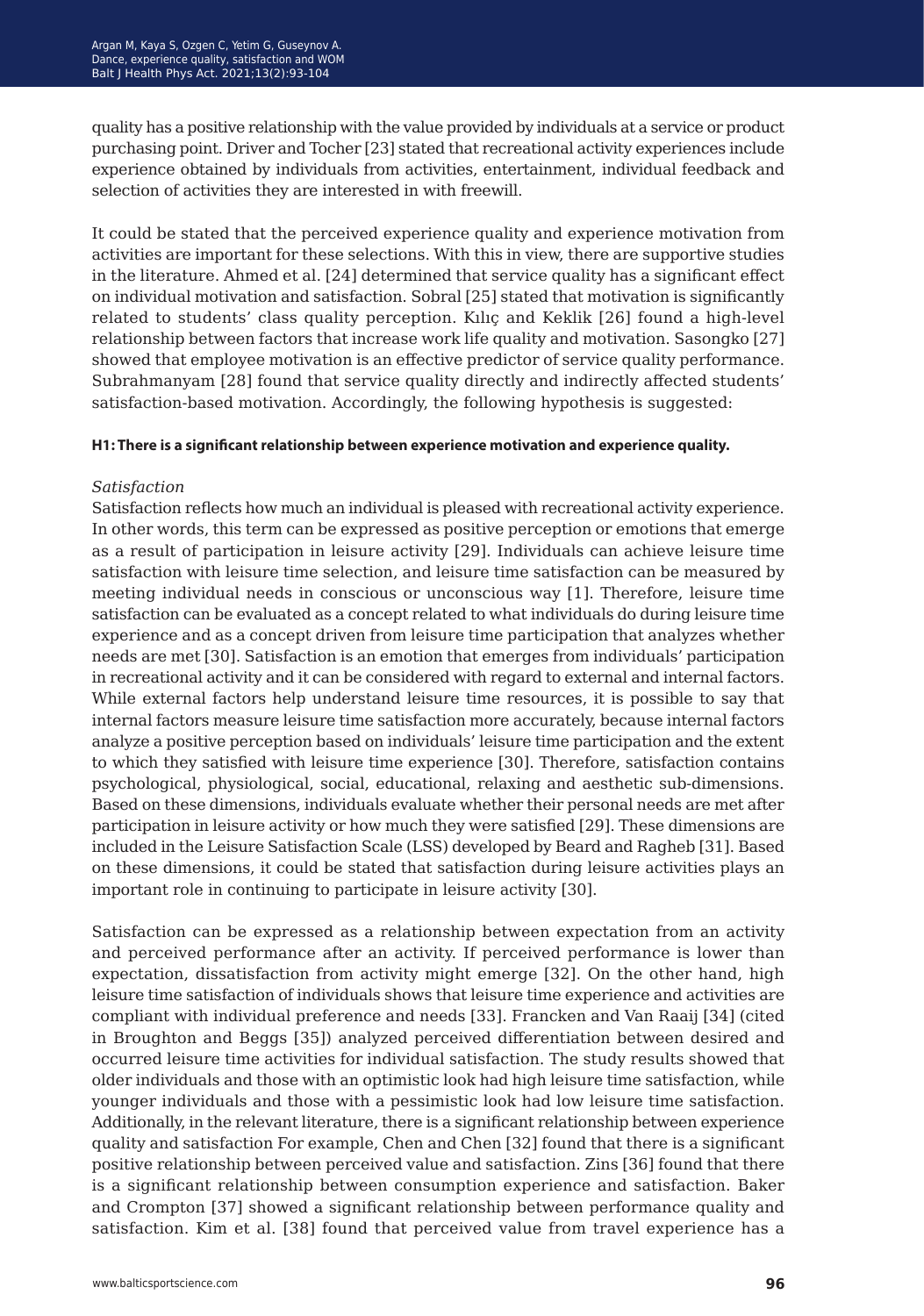positive effect on satisfaction and travel experience. Additionally, Anderson and Sullivan [39] showed that satisfaction is positively affected by the perceived quality. Accordingly, the following hypothesis is suggested:

#### **H2: There is a significant relationship between experience quality and satisfaction.**

#### *Word of Mouth (WOM)*

Word of mouth communication (WOM) represents unofficial communication of experience, consumers' reviews and recommendation of a product, service or leisure time activity to other potential consumers and information exchange between these consumers [40, 41]. When evaluated as a source of information, it can be stated that positive word of mouth (WOM) has a strong effect on individuals to decide on a service, product or activity. Additionally, word of mouth communication (WOM) is one of the important strategies to minimize individuals' disharmony after the decision. This is because individuals tend to trust interpersonal communication more than firms [42]. After participating in a recreational activity, satisfaction or dissatisfaction affects individuals' mood, and they inform each other about the experience quality through word of mouth communication (WOM) [43]. Therefore, it is possible to say that word of mouth communication is an attractive way of interpersonal communication. This communication method has no cost or extremely low cost, and it can be considered as one of the important elements to reach larger audience fast by using technologies such as the Internet [44].

Additionally, in terms of businesses, word of mouth can be expressed as an important communication tool for free marketing and persuading potential customers more than ordinary advertising campaigns [45]. Accordingly, individuals' experience quality and satisfaction level during or after service and product use or participation in activity greatly influences word of mouth communication. There are supportive views in the relevant literature. For example, Maklan and Claus [46] stated that customer experience quality has a positive and significant relationship with loyalty, word of mouth communication (WOM) and customer satisfaction. Tripathi [47] found a significant relationship between customer satisfaction and loyalty and word of mouth communication (WOM). Chang and Chui [45] found a significant relationship between consumer experience and word of mouth communication. Additionally, Pappachan and Koshy [48] studied airline services and found that satisfaction was an important mediator between employee service quality and word of mouth communication (WOM). Accordingly, the following hypotheses are suggested:

**H3: There is a significant relationship between experience quality and word of mouth communication (WOM). H4: There is a significant relationship between satisfaction and word of mouth communication (WOM).**

### **material and methods**

#### **Data collection and sample**

In this study, 201 individuals participating in the Eskisehir Dance Festival were selected with convenience sampling. The Eskisehir Dance Festival started to be held at the national level in 2013. The number of participants continues to increase year on year. This dance festival is a traditional event that has become one of the most important events in Turkey. The festival includes dances such as Salsa, Bachata and Kizomba. After the festival is completed, two pollsters presented to participants a survey consisting of two sections with a personal interview method. Before participants completed the survey forms, they were informed about this study, and the forms were not given to those who did not want to participate for various reasons. In this sense, it can be stated that participation in the study was voluntary. The pollsters were at the ready while all surveys were being completed,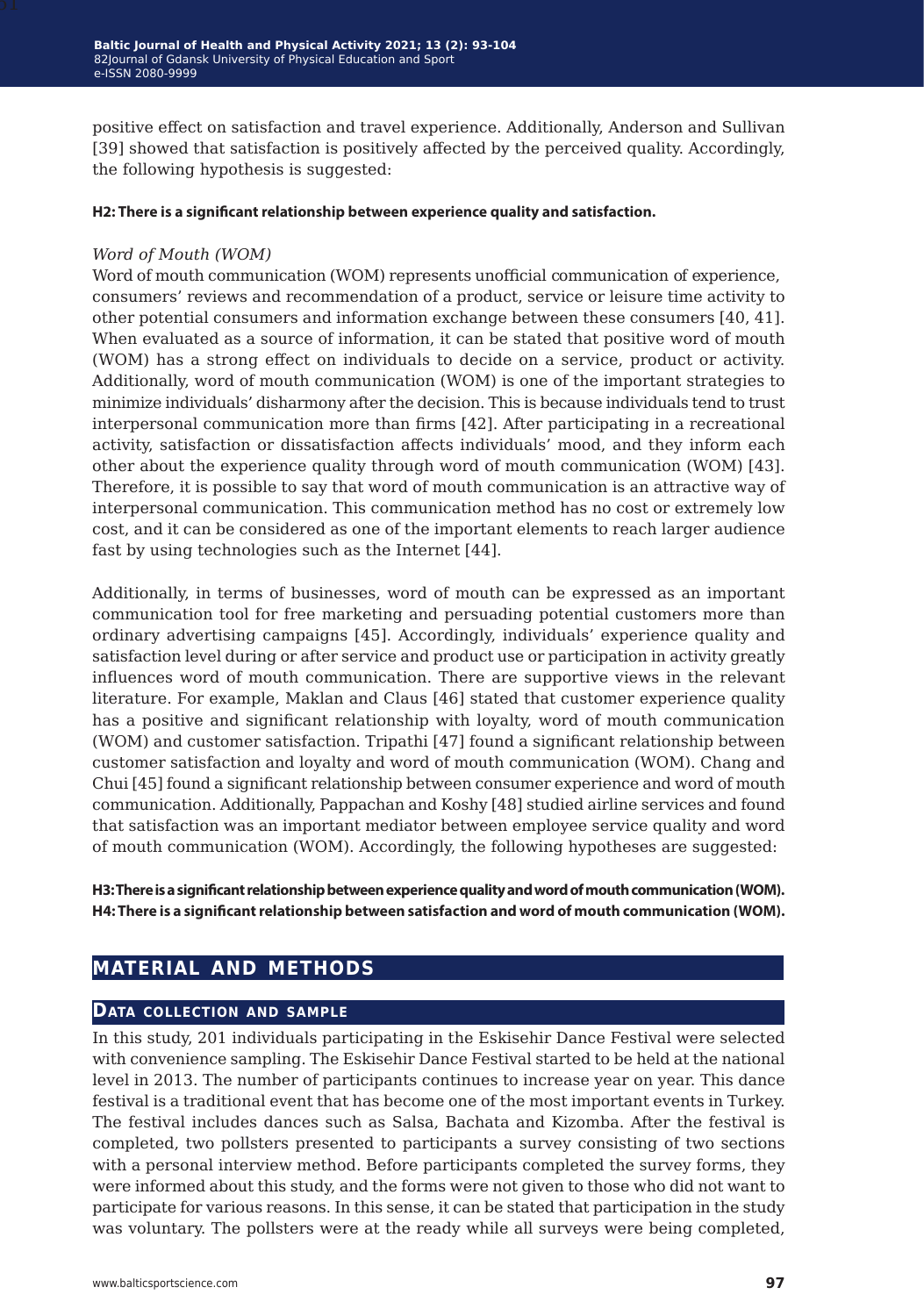and each survey took approximately 8 minutes. Twenty-one surveys among 222 surveys were excluded from analysis due to various mistakes (incorrect or undisciplined coding etc.). In this sense, 91% return rate was achieved for surveys.

#### **Measurement tools**

A survey form consisting of two sections was prepared for participants based on the study purposes. The first section of the survey form included 31 items to measure views of individuals who participated in the dance festival on "experience motivation", "experience quality", "satisfaction", "word of mouth communication (WOM)". Items that formed the structures were measured with 5-point Likert statements (5-Strongly Agree, 1-Strongly Disagree). To determine demographic properties of the participants, the second section of the survey form consisted of 8 questions. To determine the participants' views on experience quality, statements in the measurement tool developed by Stewart and Cole [19] were adapted. To measure the festival participants' satisfaction with this event, the satisfaction scale developed by Oliver [49] was adapted. Additionally, various measurement tool statements in the related literature on experience motivation, satisfaction and word of mouth (WOM) structures were revised for the purpose of this study. Hambleton and Kanjee [50] stated that the back translation practice is necessary to show equivalency of measurement. Accordingly, all statements considered in this study were translated into Turkish by two academicians and translated back into English to prevent any language problems. As a result, the translated statements were accepted as representation of original items. Babbie [51] suggested that to control clearness of statements in survey forms, individuals in the study sample should control these statements. Accordingly, the survey form was given to a test group of 20 participants. Based on the participant feedback (misspelling, unclear statements etc.), the final survey form was adopted.

#### **Data analysis**

Hair et al. [52] suggested that SEM is a useful method to test multiple causality relationships. The SEM procedure that aims to discover causality relationship between different structures was considered adequate in this study. Based on this information, the study model was analyzed with Amos 20 program based on the SEM practice theoretical principles.

### **results**

The characteristics of the sample are described in Table 1, there were 55.7% females and 44.3% were males. Additionally, the majority of participants were between 18–25 years old (68.2%) and had undergraduate (71.1%) education. The majority of participants stated that they participated in the festival with their friends (63.7%). It was identified that the number of participants that heard about the festival on the Internet (30.3%) was higher than of those who heard about it through other media tools. This shows that there is a consistent relationship between the study sample and the event type, and that study samples are representative.

|        |        | Frequency      | $\%$ |
|--------|--------|----------------|------|
| Gender |        |                |      |
|        | Male   | 89             | 44.3 |
|        | Female | 112            | 55.7 |
| Age    |        |                |      |
|        | 18-25  | 137            | 68.2 |
|        | 26-35  | 52             | 25.9 |
|        | 26-35  | 10             | 5    |
|        | 36-45  | $\overline{2}$ | п    |

Table 1. Demographic characteristics of the participants  $(N = 201)$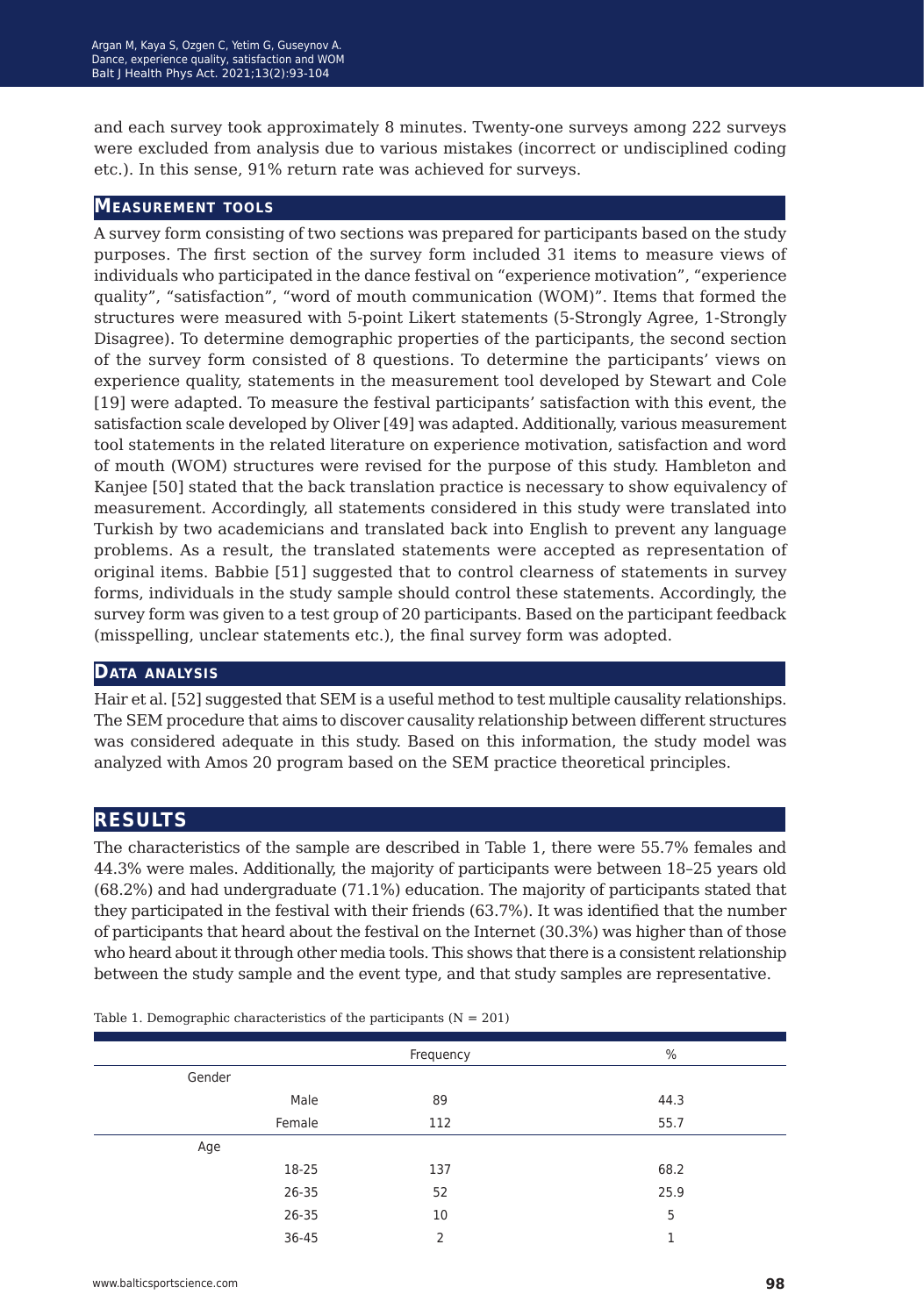|                                          | Frequency | $\frac{0}{0}$  |
|------------------------------------------|-----------|----------------|
| Education                                |           |                |
| High school                              | 27        | 13.4           |
| Undergraduate                            | 143       | 71.1           |
| Graduate                                 | 31        | 15.4           |
| Who did you attend the festival<br>with? |           |                |
| Family                                   | 19        | 9.5            |
| Friend                                   | 128       | 63.7           |
| Family and Friend                        | 14        | $\overline{7}$ |
| Alone                                    | 23        | 11.4           |
| Other                                    | 17        | 8.5            |
| Income [Turkish Lira (TL)]               |           |                |
| 1500 <                                   | 87        | 43.3           |
| 1501-3000                                | 58        | 28.9           |
| 3001-4500                                | 36        | 17.9           |
| 4501 >                                   | 20        | 10             |
| How did you know about this<br>festival? |           |                |
| Friend advise                            | 79        | 39.3           |
| Printed press                            | 14        | $\overline{7}$ |
| Visual press                             | 11        | 5.5            |
| Internet                                 | 61        | 30.3           |

### **Measurement model**

Confirmatory factor analysis was applied with AMOS 20 program to total activity experience motivation scale applied in the context of the relevant literature. The experience motivation scale consists of five factors ("experience", "escape", "socializing", "self-improvement" and "entertainment") and 18 statements. The analysis showed that the activity experience scale had acceptable good fit values given in the literature ( $\chi^2 = 243.806$ , p = 0,000;  $\chi^2/df = 1.966$ ; GFI = 0.880; AGFI = 0.834; CFI = 0.920; TLI = 0.900; IFI = 0.919; RMSEA  $= 0.070$ .

#### **Validity and reliability analysis**

To determine convergent validity of the measurement model, AVE (average variance extracted) values of all structures were calculated, and it was found that all values were above 0.50. Malhotra [53] stated that Cronbach alpha coefficient must not be 0.60 or below to achieve structure reliability. Accordingly, Cronbach's alpha and CR (composite reliability) coefficients were calculated, and all coefficients were above 0.60. Based on this information, it could be said that the experience motivation scale in this study is valid and reliable.

Table 2. Validity and reliability analysis of the experience motivation scale

| Structures                                                    | Factor<br>Loads |
|---------------------------------------------------------------|-----------------|
| Sociability (CR: .815), (Cronbach's alpha: .832), (AVE: .595) |                 |
| I joined with my friends to do something.                     | .690            |
| I joined in because it was a social event.                    | .765            |
| I joined in to be with my friends.                            | .850            |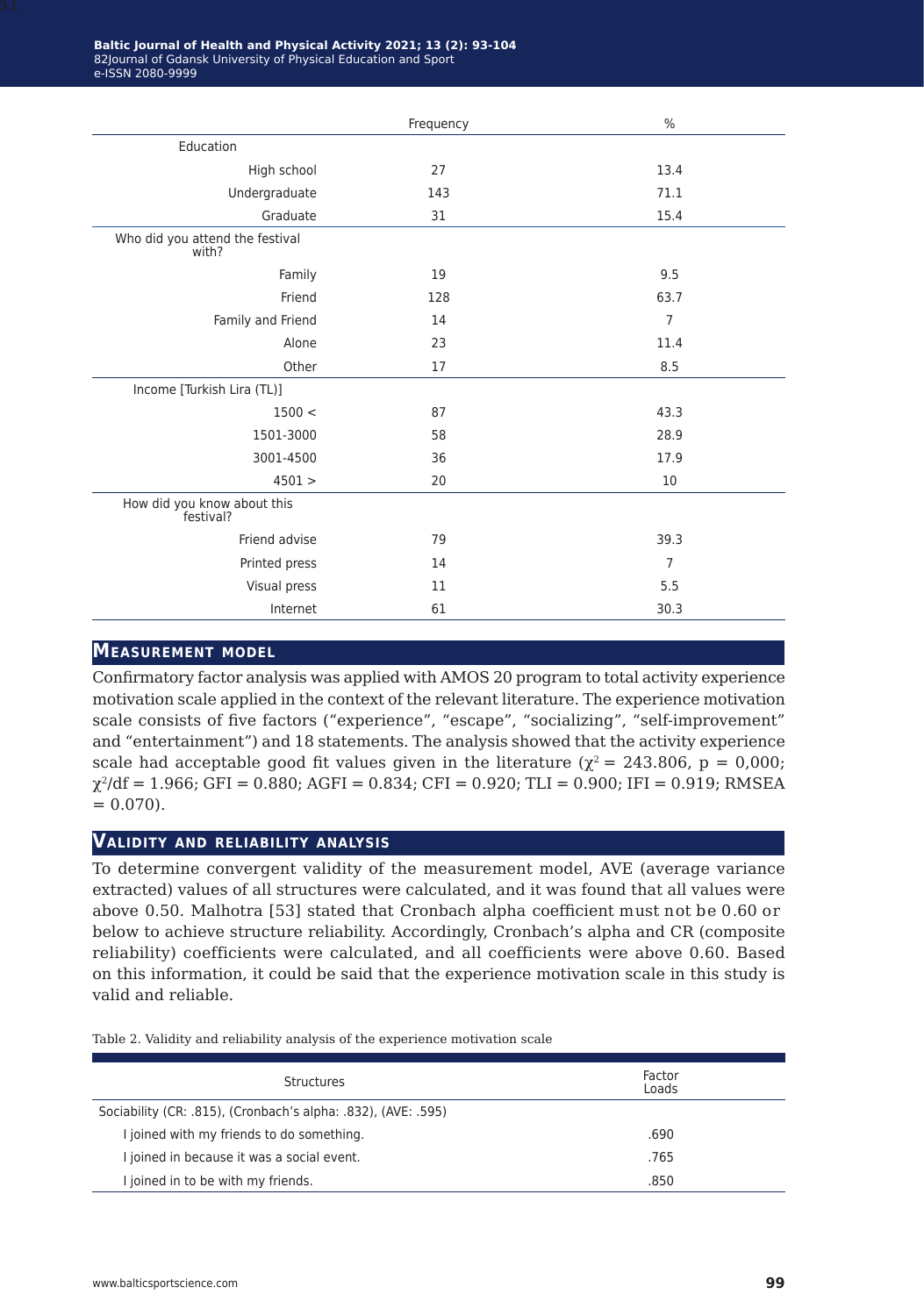| <b>Structures</b>                                                      | Factor<br>Loads |
|------------------------------------------------------------------------|-----------------|
| Experience (CR: .803), (Cronbach's alpha: .812), (AVE: .503)           |                 |
| I joined because I was curious.                                        | .809            |
| I joined to do something different.                                    | .597            |
| I joined to see new things.                                            | .735            |
| I attended because I was curious about the events.                     | .680            |
| Entertainment (CR: .771), (Cronbach's alpha: .795), (AVE: .530)        |                 |
| I joined for fun.                                                      | .728            |
| I attended because I enjoyed such activities.                          | .669            |
| I joined to see the fun activities.                                    | .783            |
| Escape (CR: .810), (Cronbach's alpha: .829), (AVE: .520)               |                 |
| I wanted to move away from the daily stress.                           | .739            |
| I have been involved in boredom.                                       | .638            |
| I joined to add changes to the flow of daily life.                     | .842            |
| I joined to get away from a routine life.                              | .646            |
| Personal development (CR: .874), (Cronbach's alpha: .879), (AVE: .636) |                 |
| I joined to improve myself in dancing.                                 | .686            |
| I joined to learn something about dance in the professional sense.     | .734            |
| I joined in to see my weaknesses of dance and its improve              | .917            |
| I joined to catch up to date with the dance                            | .834            |

#### **Structural model**

Structural models were created and tested for hypothesis constructed in line with the study purposes. The analysis showed that the presented model was above good fit values given in the literature ( $\chi^2$  = 274.806 p = 0.000,  $\chi^2$ /df = 1.796, GFI = 0.891, AGFI = 0.842,  $CFI = 0.930$ , TLI = 0.917, IFI = 0.927, RMSEA = 0.068).



Fig. 1. The structural model for the research hypotheses

Hypotheses constructed in the context of this study were tested for structural models, and all the presented hypotheses were accepted (Table 3). It was shown that experience motivation of individuals who attended the Eskisehir Dance Festival obtained experience quality. Additionally, it was determined that the perceived experience quality had an effect on the participants' satisfaction and WOM behavior. Lastly, in this study, it was determined that the participants' perceived activity satisfaction had a significant effect on WOM behavior.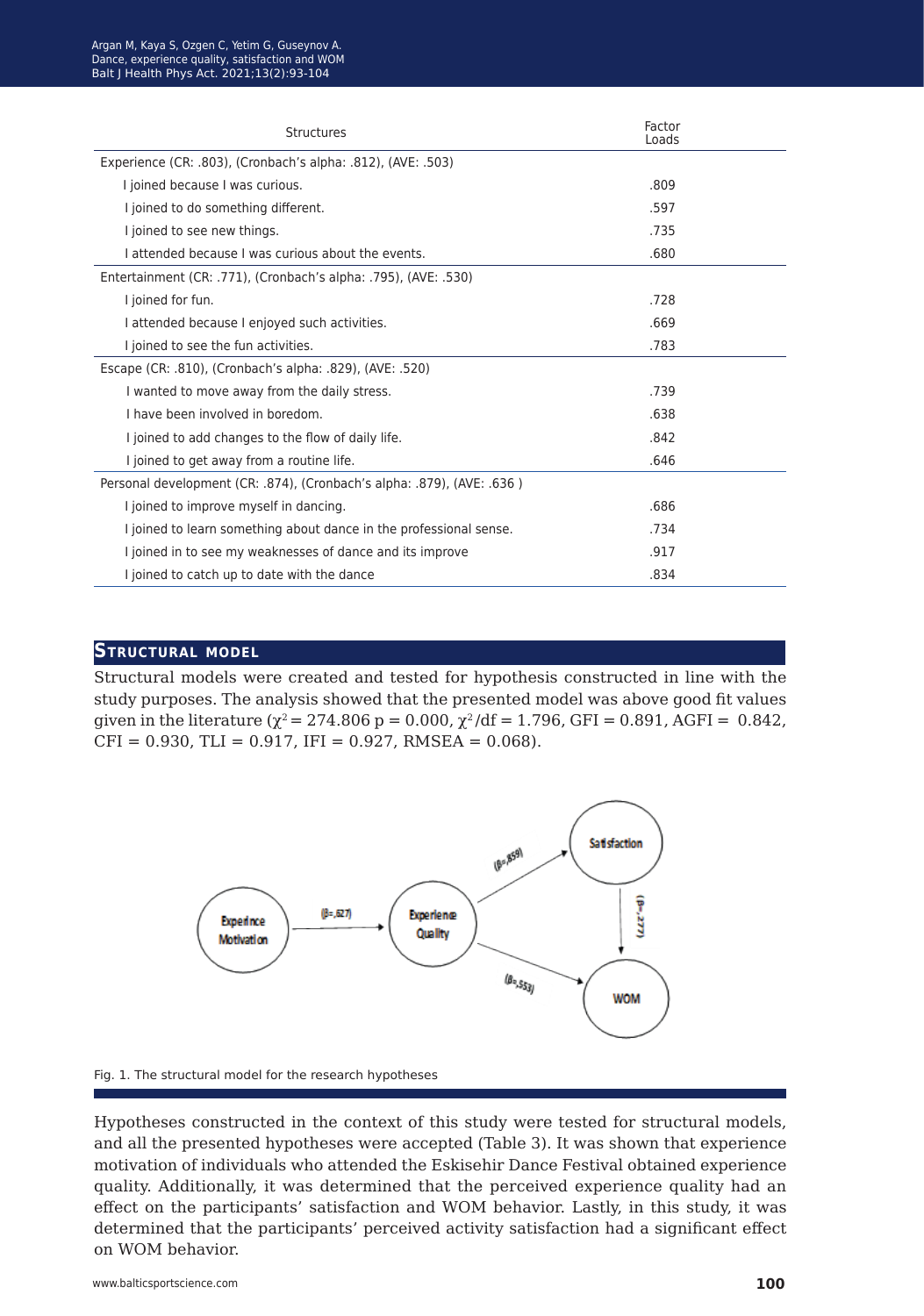Table 3. Path analysis results

| Analysis                                       | Path coeffi-cients | T-value | Results    |
|------------------------------------------------|--------------------|---------|------------|
| H1 Experience quality<---Experience motivation | .627               | 4.13    | Acceptance |
| H2 Satisfaction <--- Experience quality        | .859               | 10.36   | Acceptance |
| H3 WOM<--- Experience quality                  | .553               | 3.54    | Acceptance |
| H4 WOM<--- Satisfaction                        | .277               | 1.87    | Acceptance |

## **discussion and conclusions**

In this study, a model developed to uncover the relationship between experience motivation, experience quality, satisfaction and word of mouth (WOM) structures of individuals who are active in a dance festival was tested. Acceptable fitness of the suggested model and the acceptance of hypotheses within model structures provided empirical contribution to literature. In our study, it is shown that experience motivations of dance festival participants had an impact on the experience quality. Similar studies in the literature [24, 25, 26, 27, 28] showed that there is a relationship between quality and motivation. Since these studies do not focus on experience motivation and quality, our research fills the gap in the literature. Additionally, parallel results to the current literature on quality and motivation provide evidence that these variables and experience share some similarities.

Analysis of the data obtained from dance festival participants showed that experience quality has significant effects on satisfaction. There are various studies on satisfaction in different fields and with different research methods. Similar studies [32, 36] show that there is significant relationship between satisfaction and quality. Chen and Chen [32] showed that experience quality is one of the most important predictors of satisfaction obtained from an experience. In our study, it was shown that such relationships are similar in a different sample group, namely dance festival participants. Bone [43] showed that satisfaction from a recreational activity has an important effect on WOM behavior. Additionally, Maklan and Claus [46] identified that experience quality is related to WOM. Results obtained from these studies are in line with the results obtained in this study. Various studies that emphasize a relationship between WOM and satisfaction in different disciplines [40, 44] can be predictors of results before data analysis. When this subject is evaluated in a broad perspective, it can be seen that there are limited number of studies that have not discovered a relationship between satisfaction and WOM. In this sense, the present results indicate the validity of dance festivals as an important field of recreational activity.

This study has shown that participation in dance festivals can enhance respect for physical activity and improve confidence with respect to both physical activity and social relationships. Participation is also associated with increased respect between age groups and a greater sense of community solidarity, as well as contributes to other aspects of personal and social experience. Therefore, participation in a dance festival as an experience appears to be inherently inter subjective and relational. Friendships are formed or maintained and extended; relatives often share the pride or interest of the young dancers; and intimacy is "rehearsed" in semi-public, structured and playful situations. Our study of responses to dance-festival participation suggests a need to recognize that for individuals there are indeed bodily energies that need to be used, that these have cultural significance, and that the social aspects of "the physical" are paramount. Conclusions regarding the longer term, social or individual health benefits of dance-festival participation await a wider survey. However, our findings suggest that, in terms of health promotion strategies, it is important to rethink on what grounds and in what terms physical activity may be made attractive to the community. As in all other sectors, experience quality in dance festivals is extremely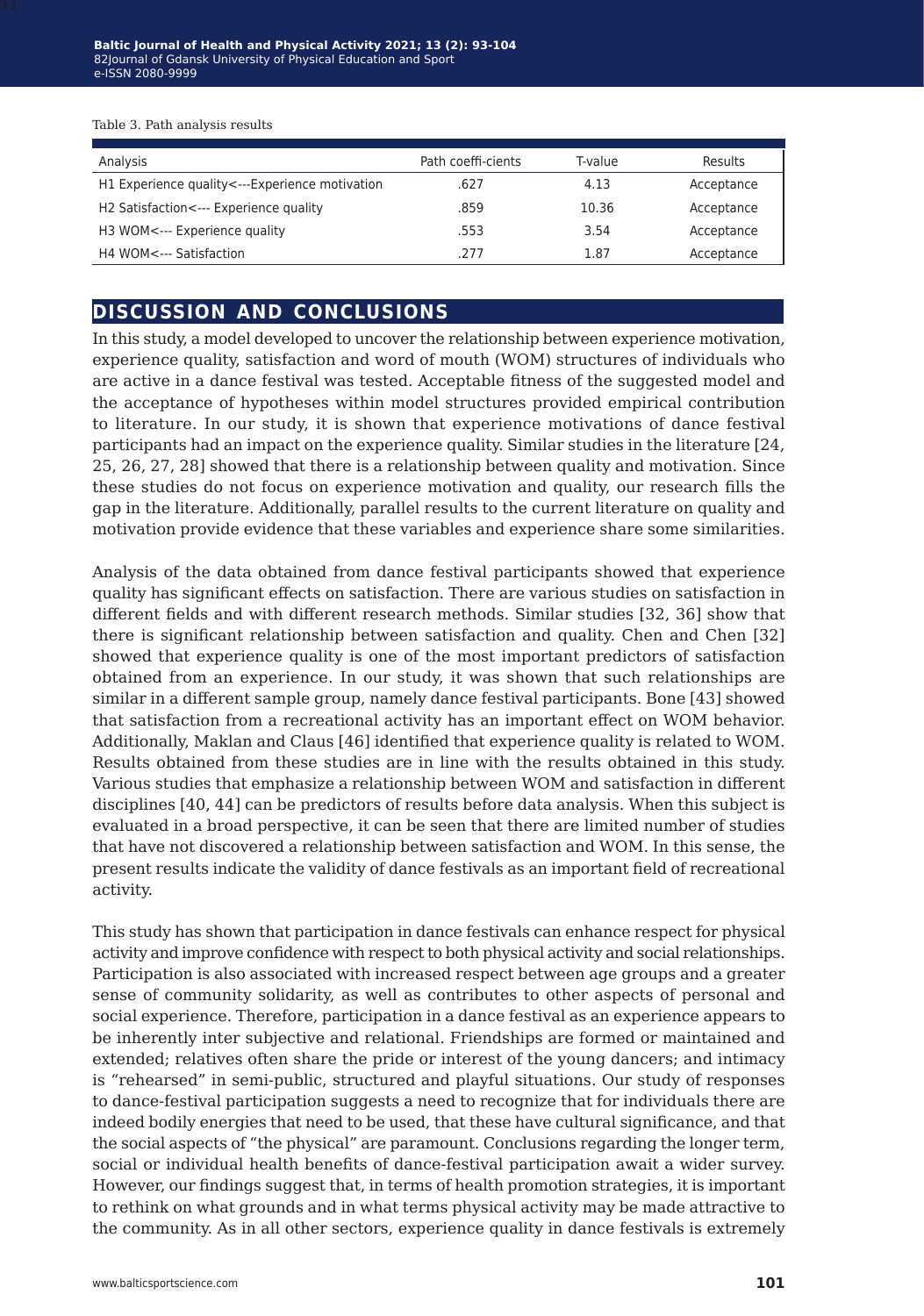important for satisfaction and positive WOM behavior as desired results of these events. In this sense, these results provide important clues that professionals should take precautions to increase experience quality to create event loyalty and increase re-participation. It was shown that perceived values [54] and event image [55] was highly important in this sense. Based on this information, practices by event professionals to increase the perceived value and create event images that comply with the target audience is critically important for such events to achieve desired success results. It could be said that results of this study could provide various managerial recommendations to professionals in this field. The phenomenon of "experience" that has an important place in shifting marketing paradigms forms the basis of our study. In this sense, it is believed that improved experience quality will play an important role in the success of the activity. The obtained results based on our analysis showed that all phenomena (motivation, satisfaction and WOM) under experience quality research were related. This result indicated that recommendations to professionals should focus on experience quality.

### **limitations and future studies**

As all other studies, our study has certain limitations in terms of the study sample and similar variables. Limitations of this study provide some recommendations for future studies. In our study, sampling was conducted with convenience sampling due to various reasons (time, money etc.). A new study sample obtained with the probability sampling method could minimize sample errors, and generalizable results might be obtained. In this study, a dance festival organized in Eskisehir is analyzed. Similar studies could be designed for different dance festivals, and results of those studies could be compared with our study. Additionally, new studies that focus on international dance festivals might indicate intercultural change of a related phenomenon. New structures could be added, other than structures considered in this study, models with these new structures could be tested and broader perspective results could be obtained.

### **acknowledgements**

This study was presented as an oral presentation at the South-Eastern Recreation Research (SERR 2019) Conference on March 24th-26th, 2019 in Athens, Georgia, U.S.A.

### **references**

- [1] Wang EST, Chen LSL, Lin JYC, Wang MCH. The relationship between leisure satisfaction and life satisfaction of adolescents concerning online games. Adolescence. 2008; 43(169):177-185.
- [2] Horner S, Swarbrooke J. Leisure Marketing. London: Routledge; 2012.<https://doi.org/10.4324/9780080478937>
- [3] Lee B, Shafer C.S. The dynamic nature of leisure experience: an application of affect control theory. J Leisure Res. 2002;34(3):290-310. <https://doi.org/10.1080/00222216.2002.11949973>
- [4] Argan M. Eğlence Pazarlaması [Entertainment Marketing]. Ankara: Detay Yayıncılık; 2007. Turkish
- [5] Fraleigh S.H. Dance and the lived body: a descriptive aesthetics. University of Pittsburgh Press; 1987.
- [6] Shim H, Shin E, Lim S. What makes us two-screen users? The effects of two-screen viewing motivation and psychological traits on social interactions. Computers in Human Behavior. 2017;75:339-346. [https://doi.org/10.1016/j.](https://doi.org/10.1016/j.chb.2017.05.019) [chb.2017.05.019](https://doi.org/10.1016/j.chb.2017.05.019)
- [7] Torkildsen G. Leisure and Recreation Management. 4th Edition. New York: Routledge; 1999.
- [8] Chen M, Pang X. Leisure motivation: an integrative review. Soc Behav Personal: Int J. 2012;40(7):1075-1081. [https://](https://doi.org/10.2224/sbp.2012.40.7.1075) [doi.org/10.2224/sbp.2012.40.7.1075](https://doi.org/10.2224/sbp.2012.40.7.1075)
- [9] Kueh Y.C, Abdullah N, Kuan G, Morris T, Naing N.N. Testing measurement and factor structure invariance of the physical activity and leisure motivation scale for youth across gender. Frontier Psychol. 2018;9:1664-1078. [https://](https://doi.org/10.3389/fpsyg.2018.01096) [doi.org/10.3389/fpsyg.2018.01096](https://doi.org/10.3389/fpsyg.2018.01096)
- [10] Beard J.G, Ragheb M.G. Measuring leisure motivation. J Leisure Res. 1983;15(3):219-228. [https://doi.org/10.1080/](https://doi.org/10.1080/00222216.1983.11969557) [00222216.1983.11969557](https://doi.org/10.1080/00222216.1983.11969557)
- [11] Beggs B, Nicholson L, Elkins D, Dunleavy S. Motivation for participation in campus recreation based on activity type. Recreat Sport J. 2014;38(2):163-174.<https://doi.org/10.1123/rsj.2014-0038>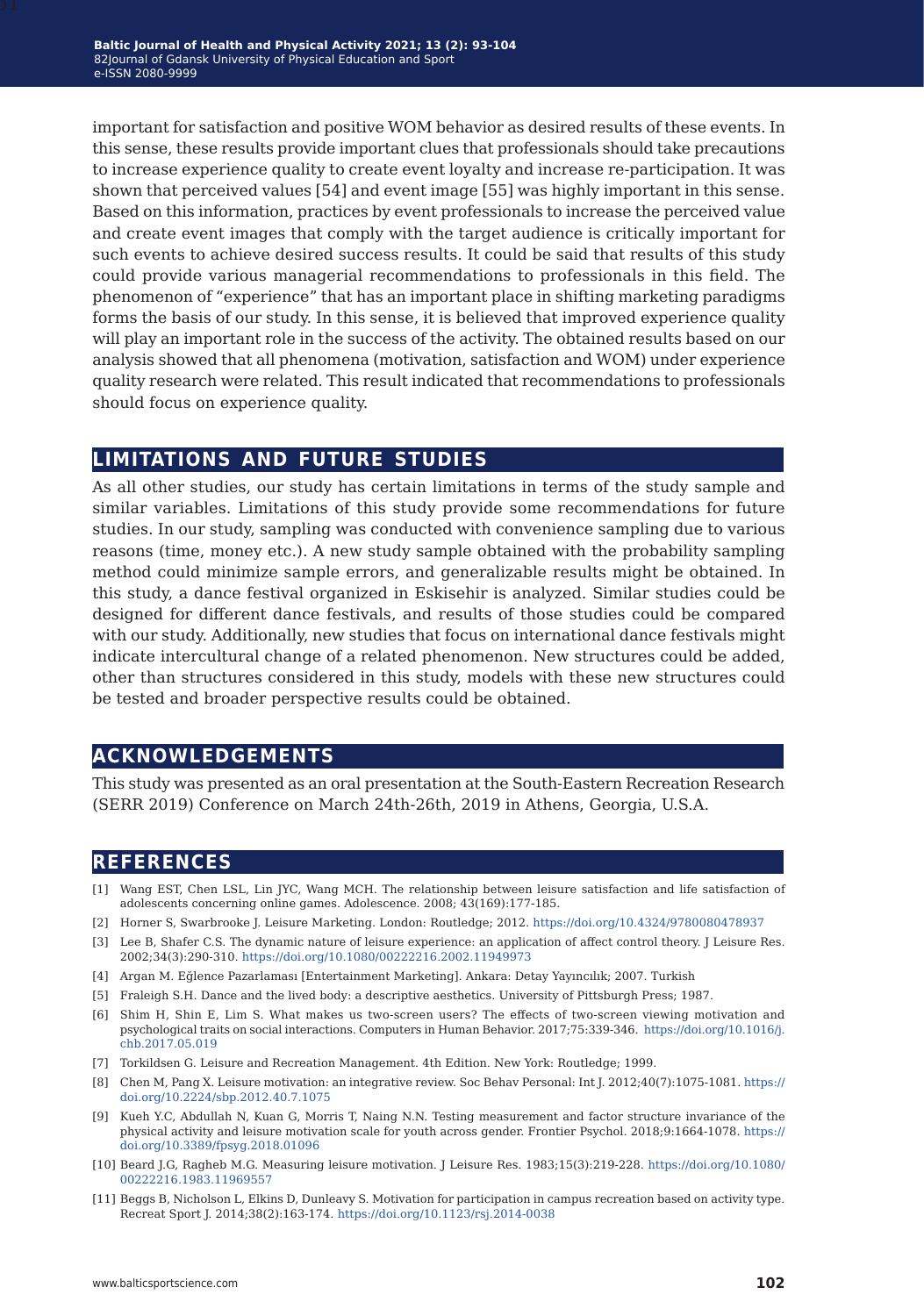- [12] Ho CI, Liao TY, Huang SC, Chen HM. Beyond environmental concerns: using means–end chains to explore the personal psychological values and motivations of leisure/recreational cyclists. J Sustainable Tourism. 2015;23 (2):234-254. <https://doi.org/10.1080/09669582.2014.943762>
- [13] Lee K, Ewert A. Understanding the motivations of serious leisure participation: A self-determination approach. Ann Leisure Res. 2019;22(1):76-96. <https://doi.org/10.1080/11745398.2018.1469420>
- [14] Sheng CW, Chen MC. A study of experience expectations of museum visitors. Tourism Management. 2012;33(1):53- 60. [https://doi.org/10.1016/j.tourman.2011.01.023](https://doi.org/10.1016/j.tourman.2011.01.023 )
- [15] Altunel M.C. Turistlerin beklenti ve deneyimleme kalitesinin tavsiye etme kararına etkisi: müze ziyaretçileri üzerine bir araştırma [The expectation of tourists and the effect of experience quality on recommendation: a research on museum visitors]. Doctoral Dissertation, DEÜ Sosyal Bilimler Enstitüsü; 2013. Turkish.
- [16] Oral S, Çelik A. Türkiye'yi ziyaret eden turistlerin estetik deneyimleri üzerine bir araştırma [Research on Aesthetic experience of tourists who visited Turkey]. İşletme Araştırmaları Dergisi. 2013;5(4):170-190. Turkish.
- [17] Oliver R.L. Satisfaction: a behavioral perspective on the consumer. Armonk, NY: ME Sharpe Inc.; 2010.
- [18] Zeithaml V.A. Consumer perceptions of price, quality, and value: A means-end model and synthesis of evidence. J Marketing. 1988;52(3):2-22. <https://doi.org/10.1177/002224298805200302>
- [19] Stewart WP, Cole DN. Number of encounters and experience quality in Grand Canyon backcountry: Consistently negative and weak relationships. J Leisure Res. 2001;33(1):106-120.<https://doi.org/10.1080/00222216.2001.11949933>
- [20] Raake A, Egger S. Quality and quality of experience. In: Möller S, Raake A, editors. Quality of experience: advanced concepts, applications and methods. Switzerland: Springer International Publishing; 2014: 3-9.
- [21] Lemke F, Clark M, Wilson H. Customer experience quality: an exploration in business and consumer contexts using repertory grid technique. J Academy Marketing Sci. 2011;39(6):846-869.<https://doi.org/10.1007/s11747-010-0219-0>
- [22] Paul R, Ponnam A. Teaching customer experience quality and its significance in retail management: A role playing game using Chinese puzzle 'tangram'. Decision Sci J Innovative Educ. 2018;16(2):126-139. [https://doi.org/10.1111/](https://doi.org/10.1111/dsji.12147) [dsji.12147](https://doi.org/10.1111/dsji.12147)
- [23] Driver B.L, Tocher S.R. Toward a behavioral interpretation of recreational engagements, with implications for planning. In: Driver BL, Editor. Elements of outdoor recreation planning. University of Michigan Press; 1970, 9–31.
- [24] Ahmed I, Nawaz M.M, Ahmad Z, Ahmad Z, Shaukat MZ, Usman A, Ahmed N. Does service quality affect students' performance? Evidence from institutes of higher learning. Afr J Business Manag. 2010;4(12):2527-2533.
- [25] Sobral D.T. What kind of motivation drives medical students' learning quests? Med Educ. 2004;38 (9):950-957. [https://](https://doi.org/10.1111/j.1365-2929.2004.01913.x) [doi.org/10.1111/j.1365-2929.2004.01913.x](https://doi.org/10.1111/j.1365-2929.2004.01913.x)
- [26] Kılıç R, Keklik B. Sağlık çalışanlarında iş yaşam kalitesi ve motivasyona etkisi üzerine bir araştırma [A research on the quality of work life and its effect on motivation in healthcare professionals]. AKÜ İİBF Dergisi, 2012; 14 (2): 147-160. Turkish.
- [27] Sasongko T. The role of employee motivation on the relationship between HRM practices and service quality in healthcare organization. JEMA. 2018;15(01):1-11. <https://doi.org/10.31106/jema.v15i01.782>
- [28] Subrahmanyam A. Relationship between service quality, satisfaction, motivation and loyalty: A multi-dimensional perspective. Qual Assur Educ. 2017;25(2):171-188. <https://doi.org/10.1108/QAE-04-2013-0016>
- [29] Freire T, Teixeira A. The influence of leisure attitudes and leisure satisfaction on adolescents' positive functioning: The role of emotion regulation. Frontiers Psychol. 2018;9:1-12.<https://doi.org/10.3389/fpsyg.2018.01349>
- [30] Elkins DJ, Beggs BA, Choutka E. The contribution of constraint negotiation to the leisure satisfaction of college students in campus recreational sports. Recreat Sport J. 2007;31(2):107-118.<https://doi.org/10.1123/rsj.31.2.107>
- [31] Beard JG, Ragheb MG. Measuring leisure satisfaction. J Leisure Res. 1980;12(1):20-33. [https://doi.org/10.1080/00](https://doi.org/10.1080/00222216.1980.11969416) [222216.1980.11969416](https://doi.org/10.1080/00222216.1980.11969416)
- [32] Chen CF, Chen FS. Experience quality, perceived value, satisfaction and behavioral intentions for heritage tourists. Tourism Management. 2010;31(1):29-35. <https://doi.org/10.1016/j.tourman.2009.02.008>
- [33] Pinquart M, Schindler I. Change of leisure satisfaction in the transition to retirement: A latent-class analysis. Leisure Sci. 2009;31(4):311-329. <https://doi.org/10.1080/01490400902988275>
- [34] Francken DA, Van Raaij WF. Satisfaction with leisure time activities. JLeisure Res. 1981;13(4):337-352. [https://doi.](https://doi.org/10.1080/00222216.1981.11969498 ) [org/10.1080/00222216.1981.11969498](https://doi.org/10.1080/00222216.1981.11969498 )
- [35] Broughton K, Beggs BA. Leisure satisfaction of older adults. Activ Adapt Aging. 2007;31(1):1-18. [https://doi.](https://doi.org/10.1300/J016v31n01_01 ) [org/10.1300/J016v31n01\\_01](https://doi.org/10.1300/J016v31n01_01 )
- [36] Zins A.H. Consumption emotions, experience quality and satisfaction: a structural analysis for complainers versus non-complainers. J Travel Tourism Marketing. 2002;12(2-3):3-18. [https://doi.org/10.1300/J073v12n02\\_02](https://doi.org/10.1300/J073v12n02_02)
- [37] Baker DA, Crompton JL. Quality, satisfaction and behavioral intentions. Ann Tourism Res. 2000;27(3):785-804. [https://](https://doi.org/10.1016/S0160-7383(99)00108-5 ) [doi.org/10.1016/S0160-7383\(99\)00108-5](https://doi.org/10.1016/S0160-7383(99)00108-5 )
- [38] Kim H, Woo E, Uysal M. Tourism experience and quality of life among elderly tourists. Tourism Management. 2015; 46:465-476. <https://doi.org/10.1016/j.tourman.2014.08.002>
- [39] Anderson EW, Sullivan MW. The antecedents and consequences of customer satisfaction for firms. Marketing Sci. 1993;12(2):125-143. <https://doi.org/10.1287/mksc.12.2.125>
- [40] Lee Y. Relationship quality and its causal link to service value, satisfaction, and word-of-mouth. Services Marketing Quart. 2016;37(3):171-184. <https://doi.org/10.1080/15332969.2016.1184541>
- [41] Cho I, Park H, Kim JK. The relationship between motivation and information sharing about products and services on facebook. Behav Information Tech. 2015;34(9):858-868. <https://doi.org/10.1080/0144929X.2014.988177>
- [42] Ng S, David ME, Dagger TS. Generating positive word-of-mouth in the service experience. Managing Service Qual: Int J. 2011;21(2):133-151. <https://doi.org/10.1108/09604521111113438>
- [43] Bone, P.F. Determinants of word-of-mouth communications during product consumption. ACR North American Advances. 1992; 19: 579-583.